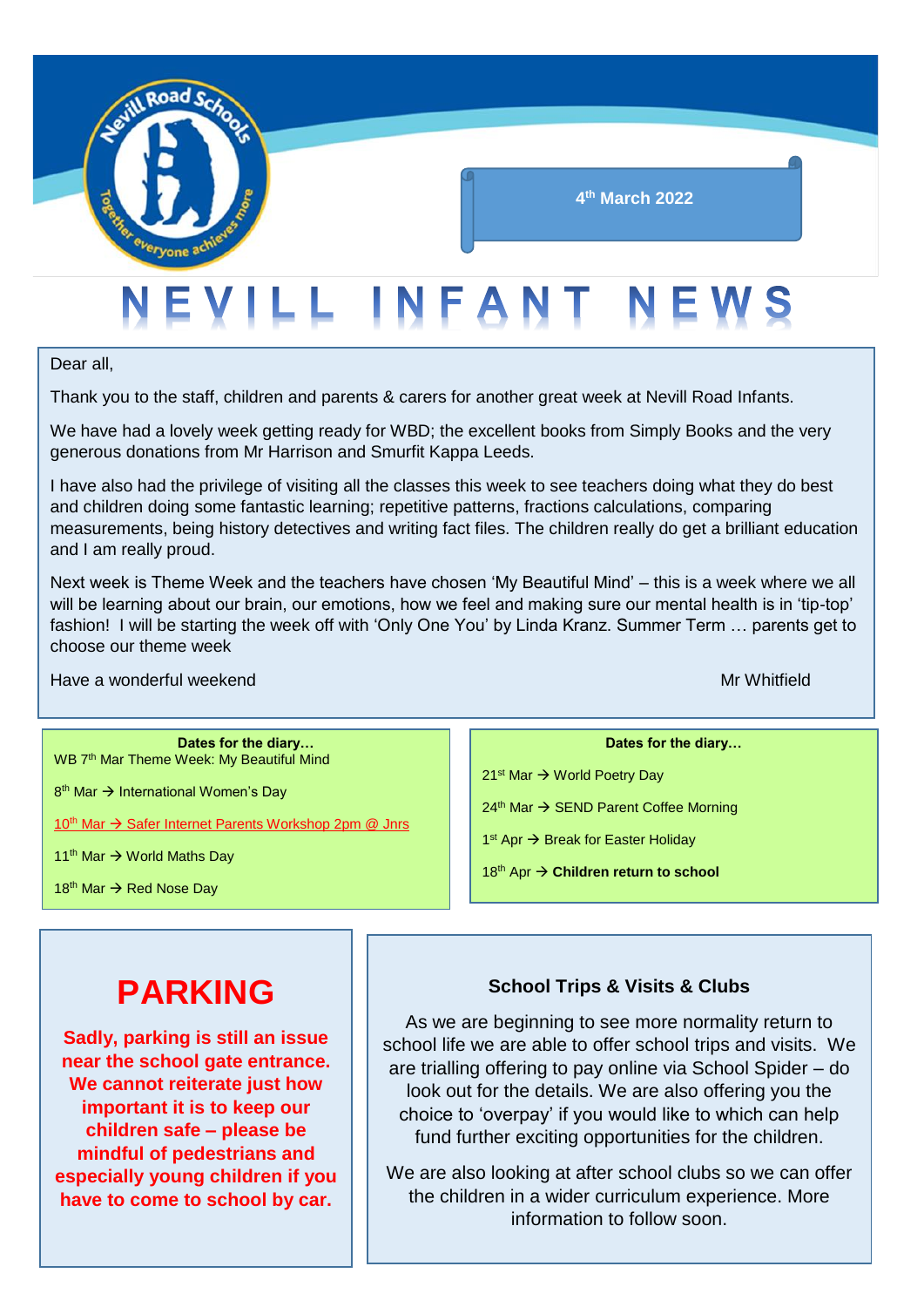

**4 th March 2022**

**Golden Rules**

We have been introducing the children to our 6 Golden Rules:

**We are kind and helpful**

**We are gentle**

**We listen**

**We look after property**

**We work hard**

**We are honest**

Each week the children will nominate a class member who has been doing really well following the rules who will be a **Honeycomb Hero** for the week.

Thank you all for the book donations this week.

The book swap was resounding success and every child managed to bring a new book home to enjoy.

Any books that have been left over will go into classrooms.



### Special Headteacher Awards